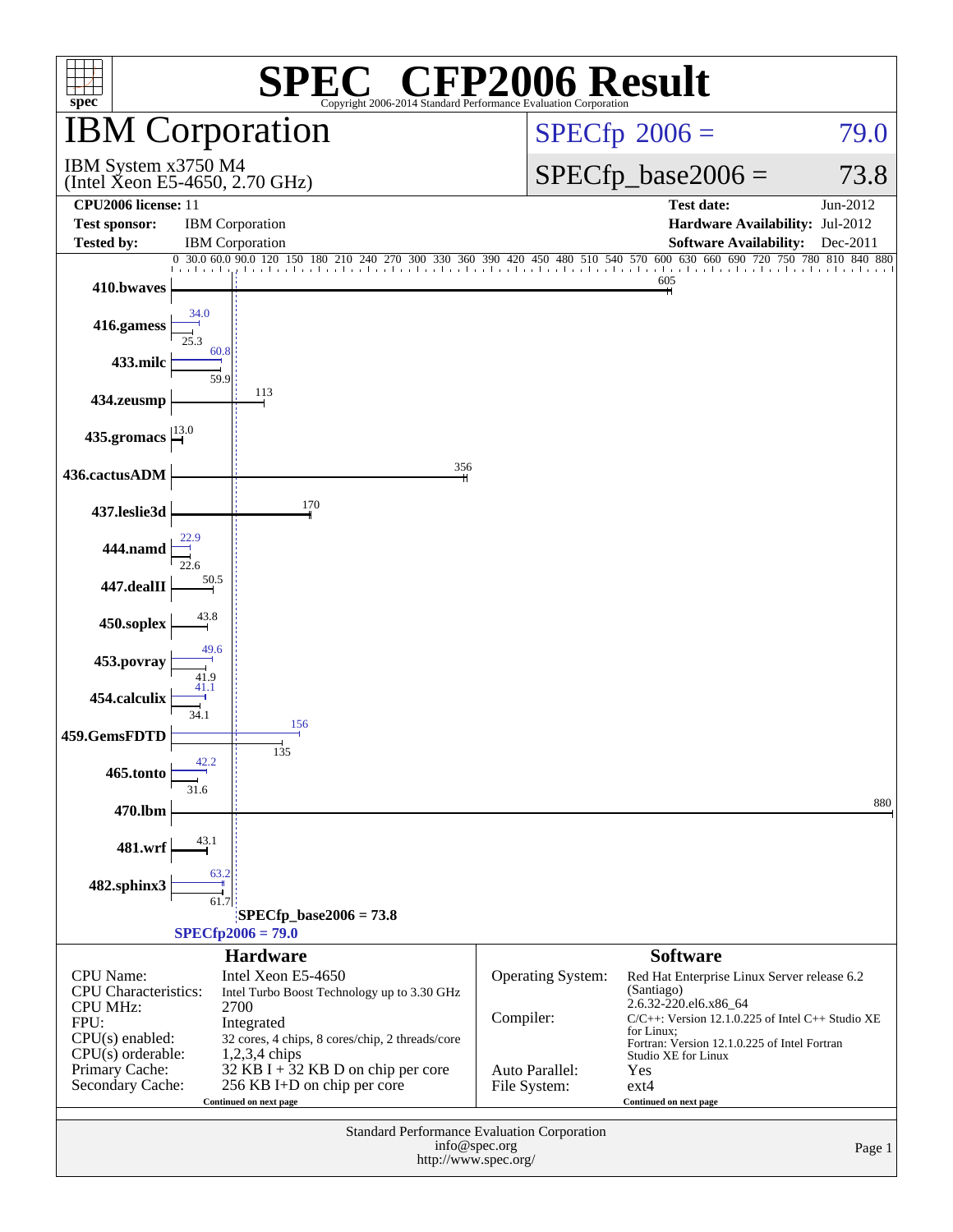

## IBM Corporation

#### IBM System x3750 M4

(Intel Xeon E5-4650, 2.70 GHz)

#### $SPECfp2006 = 79.0$  $SPECfp2006 = 79.0$

## $SPECTp\_base2006 = 73.8$

| CPU <sub>2006</sub> license: 11                                            |                                                                                                                                 |                                                                                    | <b>Test date:</b><br>$Jun-2012$                               |  |
|----------------------------------------------------------------------------|---------------------------------------------------------------------------------------------------------------------------------|------------------------------------------------------------------------------------|---------------------------------------------------------------|--|
| <b>Test sponsor:</b>                                                       | <b>IBM</b> Corporation                                                                                                          | <b>Hardware Availability: Jul-2012</b>                                             |                                                               |  |
| <b>Tested by:</b>                                                          | <b>IBM</b> Corporation                                                                                                          |                                                                                    | <b>Software Availability:</b><br>$Dec-2011$                   |  |
| L3 Cache:<br>Other Cache:<br>Memory:<br>Disk Subsystem:<br>Other Hardware: | $20 \text{ MB I+D}$ on chip per chip<br>None<br>256 GB (32 x 8 GB 2Rx4 PC3-12800R-11, ECC)<br>1 x 300 GB SAS, 10000 RPM<br>None | <b>System State:</b><br><b>Base Pointers:</b><br>Peak Pointers:<br>Other Software: | Run level 3 (multi-user)<br>$64$ -bit<br>$32/64$ -bit<br>None |  |

**[Results Table](http://www.spec.org/auto/cpu2006/Docs/result-fields.html#ResultsTable)**

| Results Table     |                                                                                                          |              |                |             |                |       |                |              |                |              |                |              |
|-------------------|----------------------------------------------------------------------------------------------------------|--------------|----------------|-------------|----------------|-------|----------------|--------------|----------------|--------------|----------------|--------------|
| <b>Base</b>       |                                                                                                          |              |                | <b>Peak</b> |                |       |                |              |                |              |                |              |
| <b>Benchmark</b>  | <b>Seconds</b>                                                                                           | <b>Ratio</b> | <b>Seconds</b> | Ratio       | <b>Seconds</b> | Ratio | <b>Seconds</b> | <b>Ratio</b> | <b>Seconds</b> | <b>Ratio</b> | <b>Seconds</b> | <b>Ratio</b> |
| 410.bwayes        | 22.5                                                                                                     | 604          | 22.3           | 610         | 22.5           | 605   | 22.5           | 604          | 22.3           | 610          | 22.5           | 605          |
| 416.gamess        | 775                                                                                                      | 25.3         | 773            | 25.3        | 773            | 25.3  | 578            | 33.9         | 577            | 34.0         | 576            | 34.0         |
| $433$ .milc       | 153                                                                                                      | 59.9         | 153            | 60.0        | 153            | 59.9  | 151            | 60.8         | 151            | 60.8         | 151            | 60.8         |
| 434.zeusmp        | 80.5                                                                                                     | 113          | 80.7           | 113         | 80.7           | 113   | 80.5           | 113          | 80.7           | 113          | 80.7           | <u>113</u>   |
| 435.gromacs       | 550                                                                                                      | 13.0         | 551            | 13.0        | 550            | 13.0  | 550            | 13.0         | 551            | 13.0         | 550            | <b>13.0</b>  |
| 436.cactusADM     | 33.2                                                                                                     | 360          | 33.6           | 356         | 33.6           | 356   | 33.2           | 360          | 33.6           | 356          | 33.6           | 356          |
| 437.leslie3d      | 56.1                                                                                                     | 168          | 55.3           | 170         | 55.3           | 170   | 56.1           | 168          | 55.3           | 170          | 55.3           | <u>170</u>   |
| 444.namd          | 356                                                                                                      | 22.6         | 356            | 22.6        | <u>356</u>     | 22.6  | 350            | 22.9         | 350            | 22.9         | 350            | 22.9         |
| 447.dealII        | 227                                                                                                      | 50.4         | 227            | 50.5        | 227            | 50.5  | 227            | 50.4         | 227            | 50.5         | 227            | 50.5         |
| $450$ .soplex     | 191                                                                                                      | 43.7         | 191            | 43.8        | 191            | 43.8  | 191            | 43.7         | 191            | 43.8         | 191            | 43.8         |
| $453$ .povray     | 127                                                                                                      | 41.9         | 127            | 41.9        | 128            | 41.5  | 107            | 49.7         | <b>107</b>     | 49.6         | 108            | 49.2         |
| 454.calculix      | 242                                                                                                      | 34.1         | 242            | 34.2        | 242            | 34.1  | 201            | 41.1         | 201            | 41.1         | 201            | 41.0         |
| 459.GemsFDTD      | 78.7                                                                                                     | 135          | 78.7           | 135         | 78.9           | 135   | 68.0           | 156          | 68.0           | 156          | 68.0           | 156          |
| 465.tonto         | 309                                                                                                      | 31.8         | 315            | 31.2        | 312            | 31.6  | 233            | 42.3         | 234            | 42.1         | 233            | 42.2         |
| 470.1bm           | 15.6                                                                                                     | 880          | 15.6           | 880         | 15.6           | 880   | 15.6           | 880          | 15.6           | 880          | 15.6           | 880          |
| 481.wrf           | 262                                                                                                      | 42.7         | 254            | 43.9        | 259            | 43.1  | 262            | 42.7         | 254            | 43.9         | <u>259</u>     | <u>43.1</u>  |
| $482$ .sphinx $3$ | 316                                                                                                      | 61.7         | 310            | 62.8        | 318            | 61.3  | 316            | 61.7         | 308            | 63.3         | 309            | 63.2         |
|                   | Results appear in the order in which they were run. Bold underlined text indicates a median measurement. |              |                |             |                |       |                |              |                |              |                |              |

#### **[Operating System Notes](http://www.spec.org/auto/cpu2006/Docs/result-fields.html#OperatingSystemNotes)**

Stack size set to unlimited using "ulimit -s unlimited"

#### **[Platform Notes](http://www.spec.org/auto/cpu2006/Docs/result-fields.html#PlatformNotes)**

 Operating Mode set to Maximum Perfomance in BIOS Sysinfo program /cpu2006.1.2/config/sysinfo.rev6800 \$Rev: 6800 \$ \$Date:: 2011-10-11 #\$ 6f2ebdff5032aaa42e583f96b07f99d3 running on kong-pete Sun Jun 24 05:06:30 2012

 This section contains SUT (System Under Test) info as seen by some common utilities. To remove or add to this section, see: <http://www.spec.org/cpu2006/Docs/config.html#sysinfo>

From /proc/cpuinfo

Continued on next page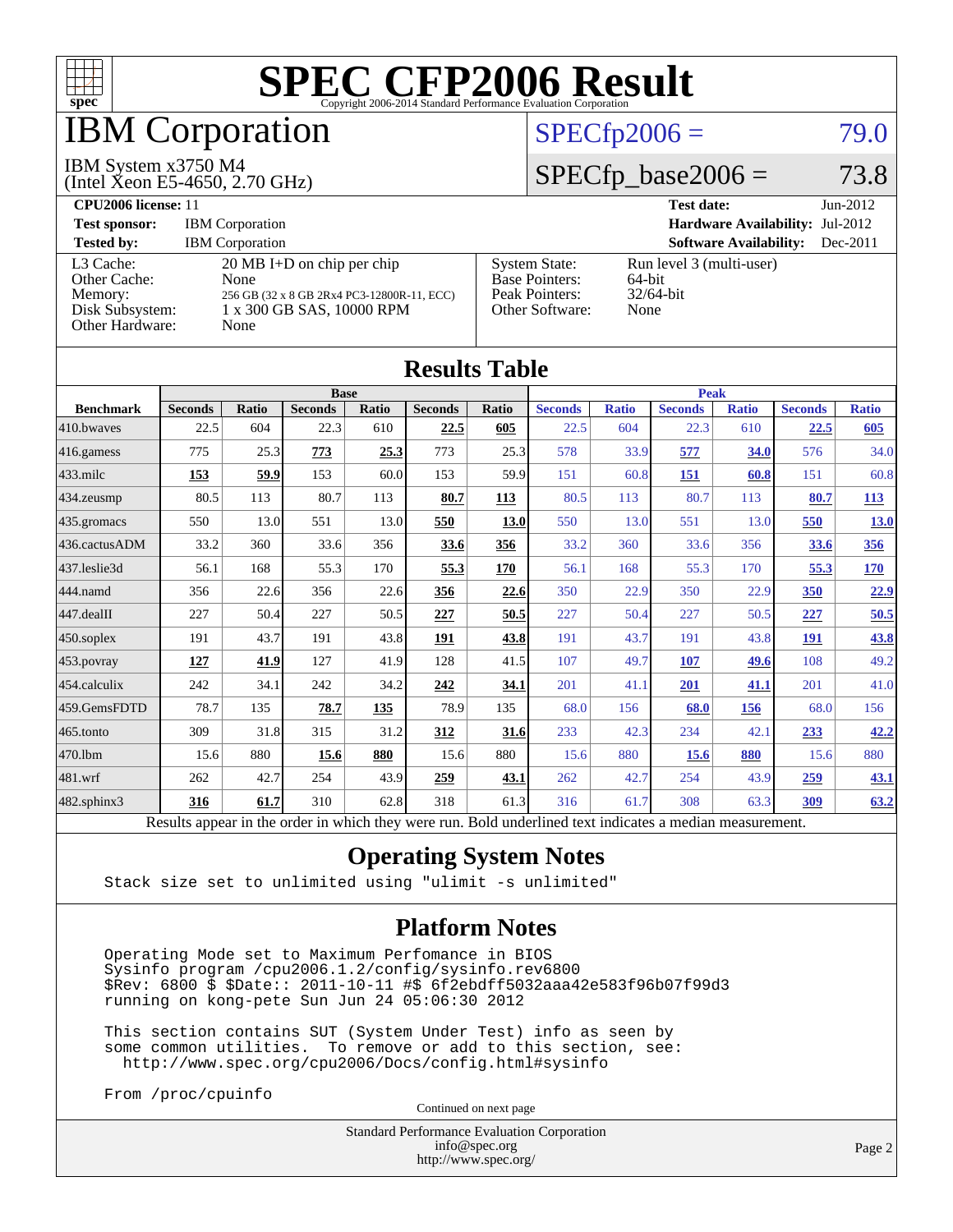

IBM Corporation

 $SPECTp2006 = 79.0$ 

(Intel Xeon E5-4650, 2.70 GHz) IBM System x3750 M4

 $SPECTp\_base2006 = 73.8$ 

**[CPU2006 license:](http://www.spec.org/auto/cpu2006/Docs/result-fields.html#CPU2006license)** 11 **[Test date:](http://www.spec.org/auto/cpu2006/Docs/result-fields.html#Testdate)** Jun-2012 **[Test sponsor:](http://www.spec.org/auto/cpu2006/Docs/result-fields.html#Testsponsor)** IBM Corporation **[Hardware Availability:](http://www.spec.org/auto/cpu2006/Docs/result-fields.html#HardwareAvailability)** Jul-2012 **[Tested by:](http://www.spec.org/auto/cpu2006/Docs/result-fields.html#Testedby)** IBM Corporation **[Software Availability:](http://www.spec.org/auto/cpu2006/Docs/result-fields.html#SoftwareAvailability)** Dec-2011

#### **[Platform Notes \(Continued\)](http://www.spec.org/auto/cpu2006/Docs/result-fields.html#PlatformNotes)**

 model name : Intel(R) Xeon(R) CPU E5-4650 0 @ 2.70GHz 4 "physical id"s (chips) 64 "processors" cores, siblings (Caution: counting these is hw and system dependent. The following excerpts from /proc/cpuinfo might not be reliable. Use with caution.) cpu cores : 8 siblings : 16 physical 0: cores 0 1 2 3 4 5 6 7 physical 1: cores 0 1 2 3 4 5 6 7 physical 2: cores 0 1 2 3 4 5 6 7 physical 3: cores 0 1 2 3 4 5 6 7 cache size : 20480 KB From /proc/meminfo MemTotal: 264505304 kB<br>Hugebages Total: 0 HugePages\_Total: 0 Hugepagesize: 2048 kB /usr/bin/lsb\_release -d Red Hat Enterprise Linux Server release 6.2 (Santiago) From /etc/\*release\* /etc/\*version\* redhat-release: Red Hat Enterprise Linux Server release 6.2 (Santiago) system-release: Red Hat Enterprise Linux Server release 6.2 (Santiago) system-release-cpe: cpe:/o:redhat:enterprise\_linux:6server:ga:server uname -a: Linux kong-pete 2.6.32-220.el6.x86\_64 #1 SMP Wed Nov 9 08:03:13 EST 2011 x86\_64 x86\_64 x86\_64 GNU/Linux run-level 3 Jun 23 08:03 SPEC is set to: /cpu2006.1.2 Filesystem Type Size Used Avail Use% Mounted on /dev/mapper/vg\_kongpete-lv\_root ext4 264G 6.0G 245G 3% / Additional information from dmidecode: Memory: 11x Hynix HMT31GR7CFR4C-PB 8 GB 1600 MHz 2 rank 15x Micron 36JSF1G72PZ-1G6M1 8 GB 1600 MHz 2 rank 6x Samsung M393B1K70DH0-CK0 8 GB 1600 MHz 2 rank (End of data from sysinfo program)

#### **[General Notes](http://www.spec.org/auto/cpu2006/Docs/result-fields.html#GeneralNotes)**

Environment variables set by runspec before the start of the run: KMP\_AFFINITY = "granularity=fine,compact,1,0" LD\_LIBRARY\_PATH = "/cpu2006.1.2/libs/32:/cpu2006.1.2/libs/64" Continued on next page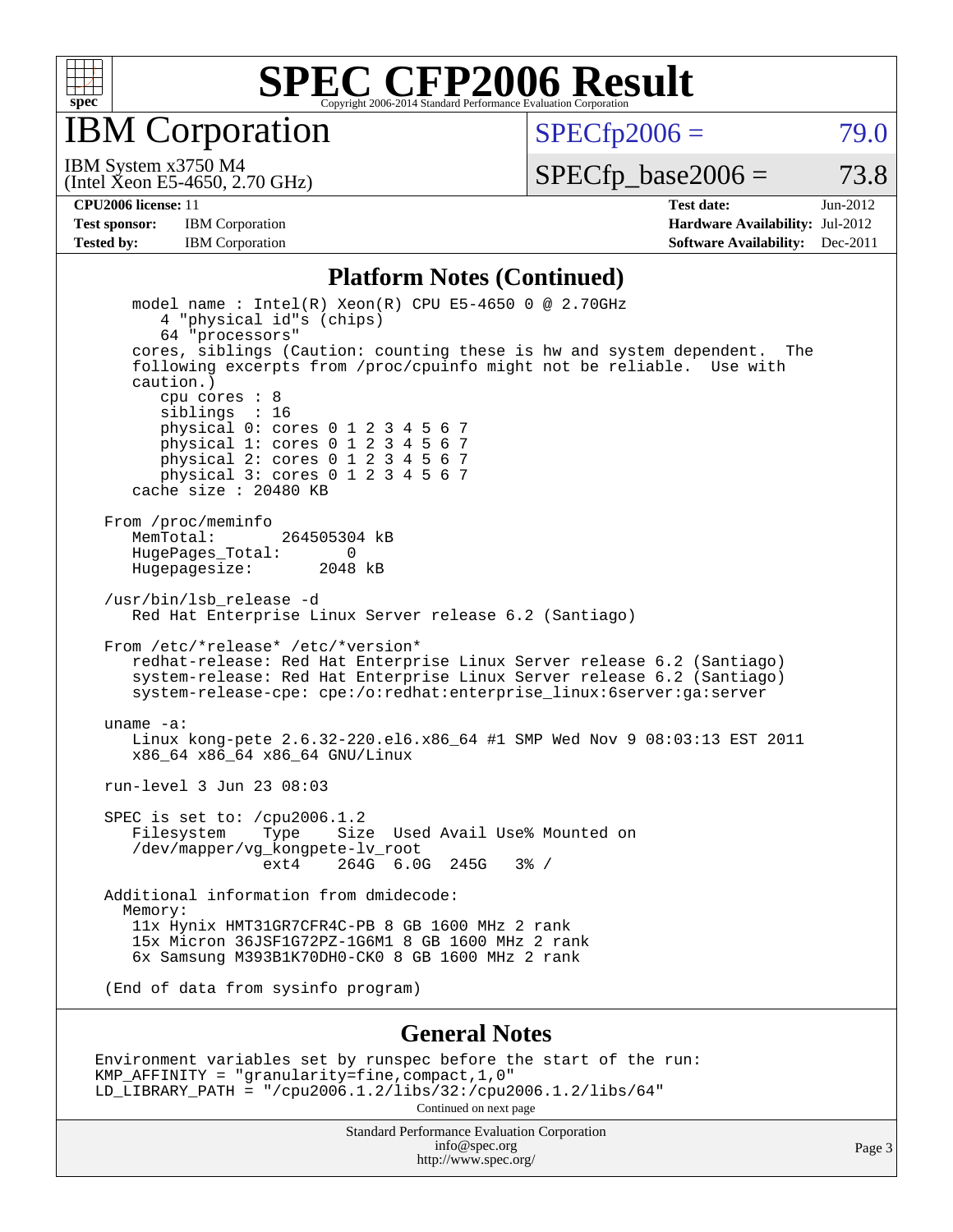

## IBM Corporation

 $SPECfp2006 = 79.0$  $SPECfp2006 = 79.0$ 

(Intel Xeon E5-4650, 2.70 GHz) IBM System x3750 M4

 $SPECTp\_base2006 = 73.8$ 

**[Test sponsor:](http://www.spec.org/auto/cpu2006/Docs/result-fields.html#Testsponsor)** IBM Corporation **[Hardware Availability:](http://www.spec.org/auto/cpu2006/Docs/result-fields.html#HardwareAvailability)** Jul-2012

**[CPU2006 license:](http://www.spec.org/auto/cpu2006/Docs/result-fields.html#CPU2006license)** 11 **[Test date:](http://www.spec.org/auto/cpu2006/Docs/result-fields.html#Testdate)** Jun-2012 **[Tested by:](http://www.spec.org/auto/cpu2006/Docs/result-fields.html#Testedby)** IBM Corporation **[Software Availability:](http://www.spec.org/auto/cpu2006/Docs/result-fields.html#SoftwareAvailability)** Dec-2011

#### **[General Notes \(Continued\)](http://www.spec.org/auto/cpu2006/Docs/result-fields.html#GeneralNotes)**

OMP NUM THREADS = "32"

 Binaries compiled on a system with 1x Core i7-860 CPU + 8GB memory using RHEL5.5 Transparent Huge Pages disabled with: echo never > /sys/kernel/mm/redhat\_transparent\_hugepage/enabled Filesystem page cache cleared with: echo 1> /proc/sys/vm/drop\_caches

### **[Base Compiler Invocation](http://www.spec.org/auto/cpu2006/Docs/result-fields.html#BaseCompilerInvocation)**

 $C$  benchmarks:<br>icc  $-m64$ 

[C++ benchmarks:](http://www.spec.org/auto/cpu2006/Docs/result-fields.html#CXXbenchmarks) [icpc -m64](http://www.spec.org/cpu2006/results/res2012q3/cpu2006-20120702-23353.flags.html#user_CXXbase_intel_icpc_64bit_bedb90c1146cab66620883ef4f41a67e)

[Fortran benchmarks](http://www.spec.org/auto/cpu2006/Docs/result-fields.html#Fortranbenchmarks): [ifort -m64](http://www.spec.org/cpu2006/results/res2012q3/cpu2006-20120702-23353.flags.html#user_FCbase_intel_ifort_64bit_ee9d0fb25645d0210d97eb0527dcc06e)

[Benchmarks using both Fortran and C](http://www.spec.org/auto/cpu2006/Docs/result-fields.html#BenchmarksusingbothFortranandC): [icc -m64](http://www.spec.org/cpu2006/results/res2012q3/cpu2006-20120702-23353.flags.html#user_CC_FCbase_intel_icc_64bit_0b7121f5ab7cfabee23d88897260401c) [ifort -m64](http://www.spec.org/cpu2006/results/res2012q3/cpu2006-20120702-23353.flags.html#user_CC_FCbase_intel_ifort_64bit_ee9d0fb25645d0210d97eb0527dcc06e)

### **[Base Portability Flags](http://www.spec.org/auto/cpu2006/Docs/result-fields.html#BasePortabilityFlags)**

| 410.bwaves: -DSPEC CPU LP64                |                                                                |
|--------------------------------------------|----------------------------------------------------------------|
| 416.gamess: -DSPEC_CPU_LP64                |                                                                |
| 433.milc: -DSPEC CPU LP64                  |                                                                |
| 434.zeusmp: -DSPEC_CPU_LP64                |                                                                |
| 435.gromacs: -DSPEC_CPU_LP64 -nofor_main   |                                                                |
| 436.cactusADM: -DSPEC CPU LP64 -nofor main |                                                                |
| 437.leslie3d: -DSPEC CPU LP64              |                                                                |
| 444.namd: -DSPEC CPU LP64                  |                                                                |
| 447.dealII: -DSPEC CPU LP64                |                                                                |
| 450.soplex: -DSPEC_CPU_LP64                |                                                                |
| 453.povray: -DSPEC_CPU_LP64                |                                                                |
| 454.calculix: -DSPEC CPU LP64 -nofor main  |                                                                |
| 459.GemsFDTD: -DSPEC_CPU LP64              |                                                                |
| 465.tonto: - DSPEC CPU LP64                |                                                                |
| 470.1bm: - DSPEC CPU LP64                  |                                                                |
|                                            | 481.wrf: -DSPEC CPU_LP64 -DSPEC_CPU_CASE_FLAG -DSPEC_CPU_LINUX |
| 482.sphinx3: -DSPEC_CPU_LP64               |                                                                |
|                                            |                                                                |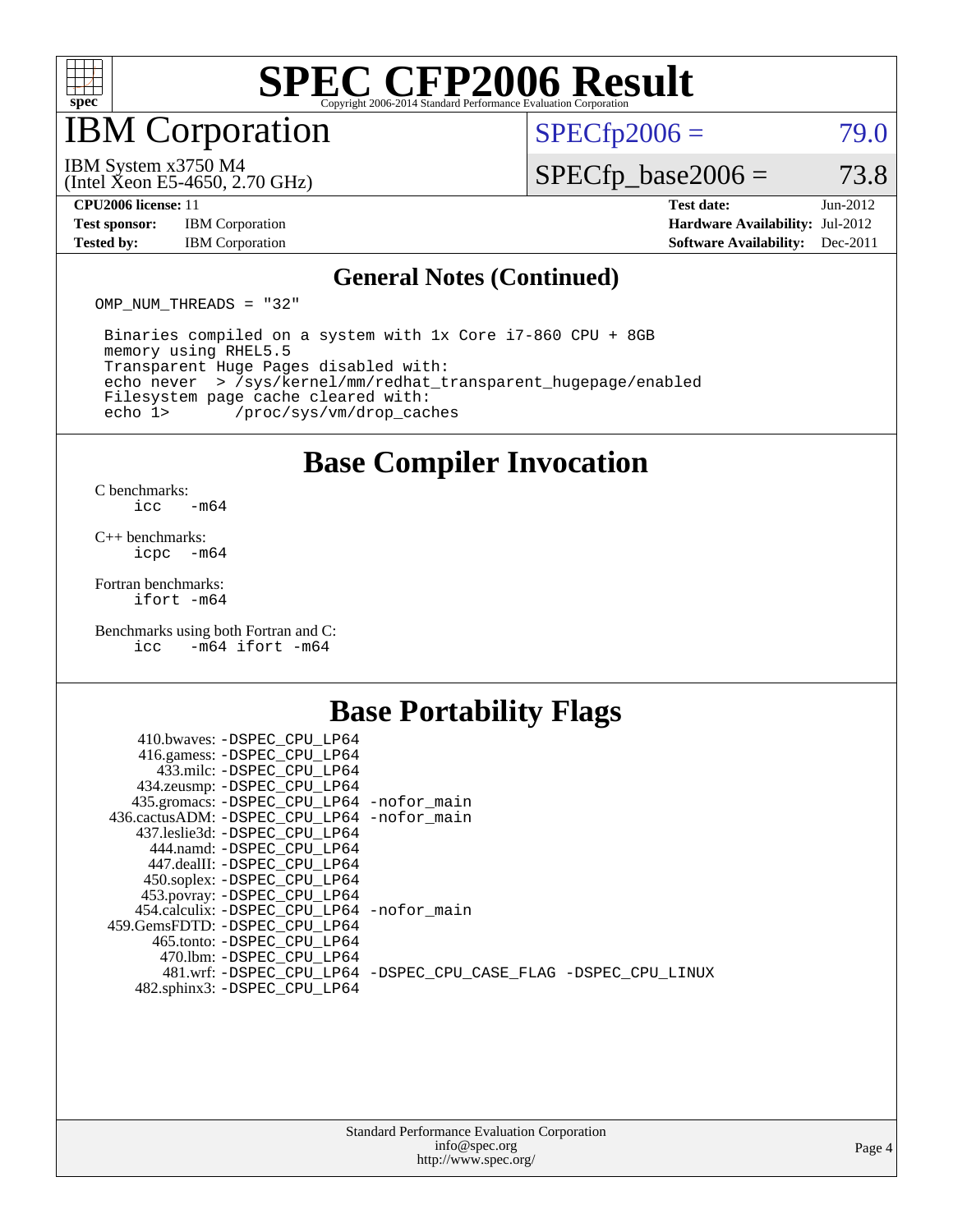

IBM Corporation

 $SPECfp2006 = 79.0$  $SPECfp2006 = 79.0$ 

IBM System x3750 M4

 $SPECTp\_base2006 = 73.8$ 

**[Test sponsor:](http://www.spec.org/auto/cpu2006/Docs/result-fields.html#Testsponsor)** IBM Corporation **[Hardware Availability:](http://www.spec.org/auto/cpu2006/Docs/result-fields.html#HardwareAvailability)** Jul-2012

(Intel Xeon E5-4650, 2.70 GHz)

**[CPU2006 license:](http://www.spec.org/auto/cpu2006/Docs/result-fields.html#CPU2006license)** 11 **[Test date:](http://www.spec.org/auto/cpu2006/Docs/result-fields.html#Testdate)** Jun-2012 **[Tested by:](http://www.spec.org/auto/cpu2006/Docs/result-fields.html#Testedby)** IBM Corporation **[Software Availability:](http://www.spec.org/auto/cpu2006/Docs/result-fields.html#SoftwareAvailability)** Dec-2011

#### **[Base Optimization Flags](http://www.spec.org/auto/cpu2006/Docs/result-fields.html#BaseOptimizationFlags)**

[C benchmarks](http://www.spec.org/auto/cpu2006/Docs/result-fields.html#Cbenchmarks): [-xAVX](http://www.spec.org/cpu2006/results/res2012q3/cpu2006-20120702-23353.flags.html#user_CCbase_f-xAVX) [-ipo](http://www.spec.org/cpu2006/results/res2012q3/cpu2006-20120702-23353.flags.html#user_CCbase_f-ipo) [-O3](http://www.spec.org/cpu2006/results/res2012q3/cpu2006-20120702-23353.flags.html#user_CCbase_f-O3) [-no-prec-div](http://www.spec.org/cpu2006/results/res2012q3/cpu2006-20120702-23353.flags.html#user_CCbase_f-no-prec-div) [-static](http://www.spec.org/cpu2006/results/res2012q3/cpu2006-20120702-23353.flags.html#user_CCbase_f-static) [-parallel](http://www.spec.org/cpu2006/results/res2012q3/cpu2006-20120702-23353.flags.html#user_CCbase_f-parallel) [-opt-prefetch](http://www.spec.org/cpu2006/results/res2012q3/cpu2006-20120702-23353.flags.html#user_CCbase_f-opt-prefetch) [-ansi-alias](http://www.spec.org/cpu2006/results/res2012q3/cpu2006-20120702-23353.flags.html#user_CCbase_f-ansi-alias) [C++ benchmarks:](http://www.spec.org/auto/cpu2006/Docs/result-fields.html#CXXbenchmarks) [-xAVX](http://www.spec.org/cpu2006/results/res2012q3/cpu2006-20120702-23353.flags.html#user_CXXbase_f-xAVX) [-ipo](http://www.spec.org/cpu2006/results/res2012q3/cpu2006-20120702-23353.flags.html#user_CXXbase_f-ipo) [-O3](http://www.spec.org/cpu2006/results/res2012q3/cpu2006-20120702-23353.flags.html#user_CXXbase_f-O3) [-no-prec-div](http://www.spec.org/cpu2006/results/res2012q3/cpu2006-20120702-23353.flags.html#user_CXXbase_f-no-prec-div) [-static](http://www.spec.org/cpu2006/results/res2012q3/cpu2006-20120702-23353.flags.html#user_CXXbase_f-static) [-opt-prefetch](http://www.spec.org/cpu2006/results/res2012q3/cpu2006-20120702-23353.flags.html#user_CXXbase_f-opt-prefetch) [-ansi-alias](http://www.spec.org/cpu2006/results/res2012q3/cpu2006-20120702-23353.flags.html#user_CXXbase_f-ansi-alias) [Fortran benchmarks](http://www.spec.org/auto/cpu2006/Docs/result-fields.html#Fortranbenchmarks): [-xAVX](http://www.spec.org/cpu2006/results/res2012q3/cpu2006-20120702-23353.flags.html#user_FCbase_f-xAVX) [-ipo](http://www.spec.org/cpu2006/results/res2012q3/cpu2006-20120702-23353.flags.html#user_FCbase_f-ipo) [-O3](http://www.spec.org/cpu2006/results/res2012q3/cpu2006-20120702-23353.flags.html#user_FCbase_f-O3) [-no-prec-div](http://www.spec.org/cpu2006/results/res2012q3/cpu2006-20120702-23353.flags.html#user_FCbase_f-no-prec-div) [-static](http://www.spec.org/cpu2006/results/res2012q3/cpu2006-20120702-23353.flags.html#user_FCbase_f-static) [-parallel](http://www.spec.org/cpu2006/results/res2012q3/cpu2006-20120702-23353.flags.html#user_FCbase_f-parallel) [-opt-prefetch](http://www.spec.org/cpu2006/results/res2012q3/cpu2006-20120702-23353.flags.html#user_FCbase_f-opt-prefetch) [Benchmarks using both Fortran and C](http://www.spec.org/auto/cpu2006/Docs/result-fields.html#BenchmarksusingbothFortranandC): [-xAVX](http://www.spec.org/cpu2006/results/res2012q3/cpu2006-20120702-23353.flags.html#user_CC_FCbase_f-xAVX) [-ipo](http://www.spec.org/cpu2006/results/res2012q3/cpu2006-20120702-23353.flags.html#user_CC_FCbase_f-ipo) [-O3](http://www.spec.org/cpu2006/results/res2012q3/cpu2006-20120702-23353.flags.html#user_CC_FCbase_f-O3) [-no-prec-div](http://www.spec.org/cpu2006/results/res2012q3/cpu2006-20120702-23353.flags.html#user_CC_FCbase_f-no-prec-div) [-static](http://www.spec.org/cpu2006/results/res2012q3/cpu2006-20120702-23353.flags.html#user_CC_FCbase_f-static) [-parallel](http://www.spec.org/cpu2006/results/res2012q3/cpu2006-20120702-23353.flags.html#user_CC_FCbase_f-parallel) [-opt-prefetch](http://www.spec.org/cpu2006/results/res2012q3/cpu2006-20120702-23353.flags.html#user_CC_FCbase_f-opt-prefetch) [-ansi-alias](http://www.spec.org/cpu2006/results/res2012q3/cpu2006-20120702-23353.flags.html#user_CC_FCbase_f-ansi-alias)

**[Peak Compiler Invocation](http://www.spec.org/auto/cpu2006/Docs/result-fields.html#PeakCompilerInvocation)**

[C benchmarks](http://www.spec.org/auto/cpu2006/Docs/result-fields.html#Cbenchmarks):  $\text{icc}$  -m64

[C++ benchmarks:](http://www.spec.org/auto/cpu2006/Docs/result-fields.html#CXXbenchmarks) [icpc -m64](http://www.spec.org/cpu2006/results/res2012q3/cpu2006-20120702-23353.flags.html#user_CXXpeak_intel_icpc_64bit_bedb90c1146cab66620883ef4f41a67e)

[Fortran benchmarks](http://www.spec.org/auto/cpu2006/Docs/result-fields.html#Fortranbenchmarks): [ifort -m64](http://www.spec.org/cpu2006/results/res2012q3/cpu2006-20120702-23353.flags.html#user_FCpeak_intel_ifort_64bit_ee9d0fb25645d0210d97eb0527dcc06e)

[Benchmarks using both Fortran and C](http://www.spec.org/auto/cpu2006/Docs/result-fields.html#BenchmarksusingbothFortranandC): [icc -m64](http://www.spec.org/cpu2006/results/res2012q3/cpu2006-20120702-23353.flags.html#user_CC_FCpeak_intel_icc_64bit_0b7121f5ab7cfabee23d88897260401c) [ifort -m64](http://www.spec.org/cpu2006/results/res2012q3/cpu2006-20120702-23353.flags.html#user_CC_FCpeak_intel_ifort_64bit_ee9d0fb25645d0210d97eb0527dcc06e)

### **[Peak Portability Flags](http://www.spec.org/auto/cpu2006/Docs/result-fields.html#PeakPortabilityFlags)**

Same as Base Portability Flags

## **[Peak Optimization Flags](http://www.spec.org/auto/cpu2006/Docs/result-fields.html#PeakOptimizationFlags)**

[C benchmarks](http://www.spec.org/auto/cpu2006/Docs/result-fields.html#Cbenchmarks):

433.milc:  $-x$ AVX(pass 2)  $-p$ rof-gen(pass 1)  $-p$ po(pass 2)  $-03$ (pass 2) [-no-prec-div](http://www.spec.org/cpu2006/results/res2012q3/cpu2006-20120702-23353.flags.html#user_peakPASS2_CFLAGSPASS2_LDFLAGS433_milc_f-no-prec-div)(pass 2) [-prof-use](http://www.spec.org/cpu2006/results/res2012q3/cpu2006-20120702-23353.flags.html#user_peakPASS2_CFLAGSPASS2_LDFLAGS433_milc_prof_use_bccf7792157ff70d64e32fe3e1250b55)(pass 2) [-static](http://www.spec.org/cpu2006/results/res2012q3/cpu2006-20120702-23353.flags.html#user_peakOPTIMIZE433_milc_f-static) [-auto-ilp32](http://www.spec.org/cpu2006/results/res2012q3/cpu2006-20120702-23353.flags.html#user_peakCOPTIMIZE433_milc_f-auto-ilp32) [-ansi-alias](http://www.spec.org/cpu2006/results/res2012q3/cpu2006-20120702-23353.flags.html#user_peakCOPTIMIZE433_milc_f-ansi-alias)

 $470$ .lbm: basepeak = yes

 482.sphinx3: [-xAVX](http://www.spec.org/cpu2006/results/res2012q3/cpu2006-20120702-23353.flags.html#user_peakOPTIMIZE482_sphinx3_f-xAVX) [-ipo](http://www.spec.org/cpu2006/results/res2012q3/cpu2006-20120702-23353.flags.html#user_peakOPTIMIZE482_sphinx3_f-ipo) [-O3](http://www.spec.org/cpu2006/results/res2012q3/cpu2006-20120702-23353.flags.html#user_peakOPTIMIZE482_sphinx3_f-O3) [-no-prec-div](http://www.spec.org/cpu2006/results/res2012q3/cpu2006-20120702-23353.flags.html#user_peakOPTIMIZE482_sphinx3_f-no-prec-div) [-unroll2](http://www.spec.org/cpu2006/results/res2012q3/cpu2006-20120702-23353.flags.html#user_peakCOPTIMIZE482_sphinx3_f-unroll_784dae83bebfb236979b41d2422d7ec2) [-ansi-alias](http://www.spec.org/cpu2006/results/res2012q3/cpu2006-20120702-23353.flags.html#user_peakCOPTIMIZE482_sphinx3_f-ansi-alias) [-parallel](http://www.spec.org/cpu2006/results/res2012q3/cpu2006-20120702-23353.flags.html#user_peakCOPTIMIZE482_sphinx3_f-parallel)

Continued on next page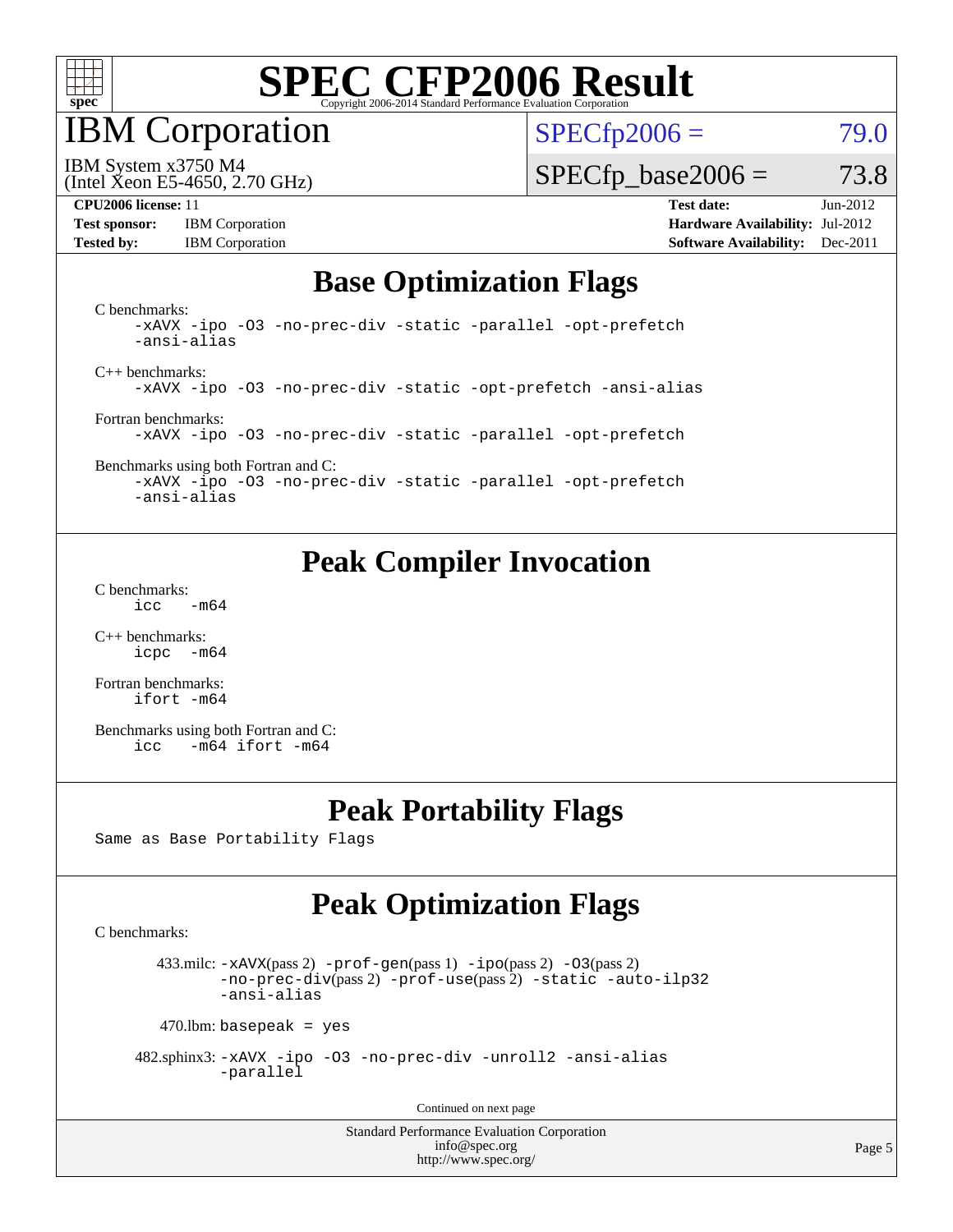

**BM** Corporation

 $SPECfp2006 = 79.0$  $SPECfp2006 = 79.0$ 

(Intel Xeon E5-4650, 2.70 GHz) IBM System x3750 M4

 $SPECTp\_base2006 = 73.8$ 

| <b>Test sponsor:</b> | <b>IBM</b> Corporation |
|----------------------|------------------------|
| <b>Tested by:</b>    | <b>IBM</b> Corporation |

**[CPU2006 license:](http://www.spec.org/auto/cpu2006/Docs/result-fields.html#CPU2006license)** 11 **[Test date:](http://www.spec.org/auto/cpu2006/Docs/result-fields.html#Testdate)** Jun-2012 **[Hardware Availability:](http://www.spec.org/auto/cpu2006/Docs/result-fields.html#HardwareAvailability)** Jul-2012 **[Software Availability:](http://www.spec.org/auto/cpu2006/Docs/result-fields.html#SoftwareAvailability)** Dec-2011

## **[Peak Optimization Flags \(Continued\)](http://www.spec.org/auto/cpu2006/Docs/result-fields.html#PeakOptimizationFlags)**

```
C++ benchmarks: 
        444.namd: -xAVX(pass 2) -prof-gen(pass 1) -ipo(pass 2) -O3(pass 2)
                -no-prec-div(pass 2) -prof-use(pass 2) -fno-alias
                -auto-ilp32
       447.dealII: basepeak = yes
      450.soplex: basepeak = yes
      453.povray: -xAVX(pass 2) -prof-gen(pass 1) -ipo(pass 2) -O3(pass 2)
                -no-prec-div(pass 2) -prof-use(pass 2) -unroll4 -ansi-alias
Fortran benchmarks: 
     410.bwaves: basepeak = yes 416.gamess: -xAVX(pass 2) -prof-gen(pass 1) -ipo(pass 2) -O3(pass 2)
                -no-prec-div(pass 2) -prof-use(pass 2) -unroll2
                -inline-level=0 -scalar-rep- -static
      434.zeusmp: basepeak = yes
      437.leslie3d: basepeak = yes
  459.GemsFDTD: -xAVX(pass 2) -prof-gen(pass 1) -ipo(pass 2) -O3(pass 2)
                -no-prec-div(pass 2) -prof-use(pass 2) -unroll2
                -inline-level=0 -opt-prefetch -parallel
        465.tonto: -xAVX(pass 2) -prof-gen(pass 1) -ipo(pass 2) -O3(pass 2)
                -no-prec-div(pass 2) -prof-use(pass 2) -inline-calloc
                -opt-malloc-options=3 -auto -unroll4
Benchmarks using both Fortran and C: 
     435.gromacs: basepeak = yes
 436.cactusADM: basepeak = yes 454.calculix: -xAVX -ipo -O3 -no-prec-div -auto-ilp32 -ansi-alias
        481.wrf: basepeak = yes
                     The flags files that were used to format this result can be browsed at
```
<http://www.spec.org/cpu2006/flags/Intel-ic12.1-official-linux64.20120425.html> <http://www.spec.org/cpu2006/flags/IBM-Platform-Flags-V1.2-SNB-C.html>

You can also download the XML flags sources by saving the following links: <http://www.spec.org/cpu2006/flags/Intel-ic12.1-official-linux64.20120425.xml> <http://www.spec.org/cpu2006/flags/IBM-Platform-Flags-V1.2-SNB-C.xml>